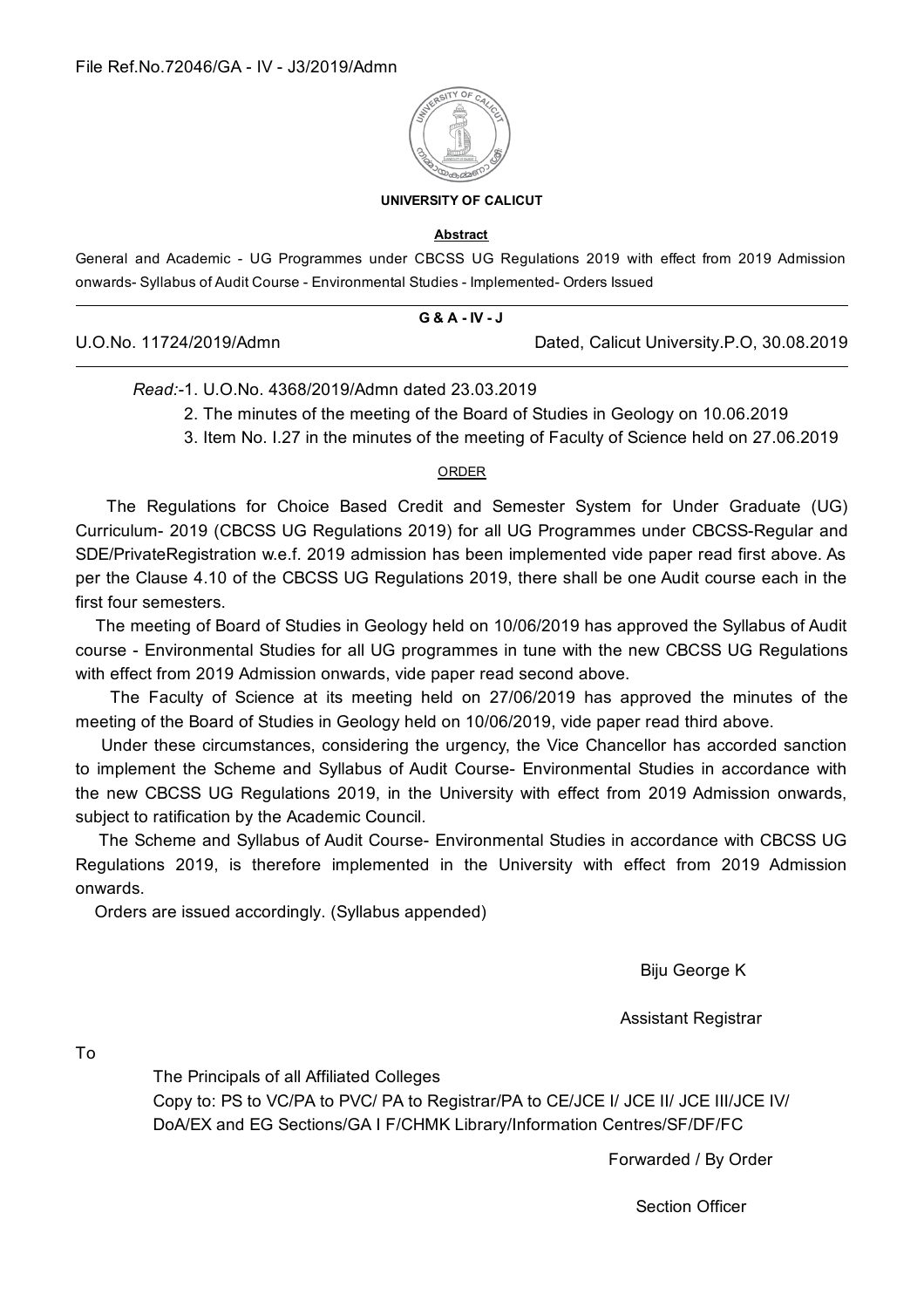# **UNIVERSITY OF CALICUT**

## **SCHEME & SYLLABUS of**

### **AUDIT COURSE-ENVIRONMENTAL STUDIES**

### (CBCSS-UG – REGULATION-2019)

**2019 Admission Onwards**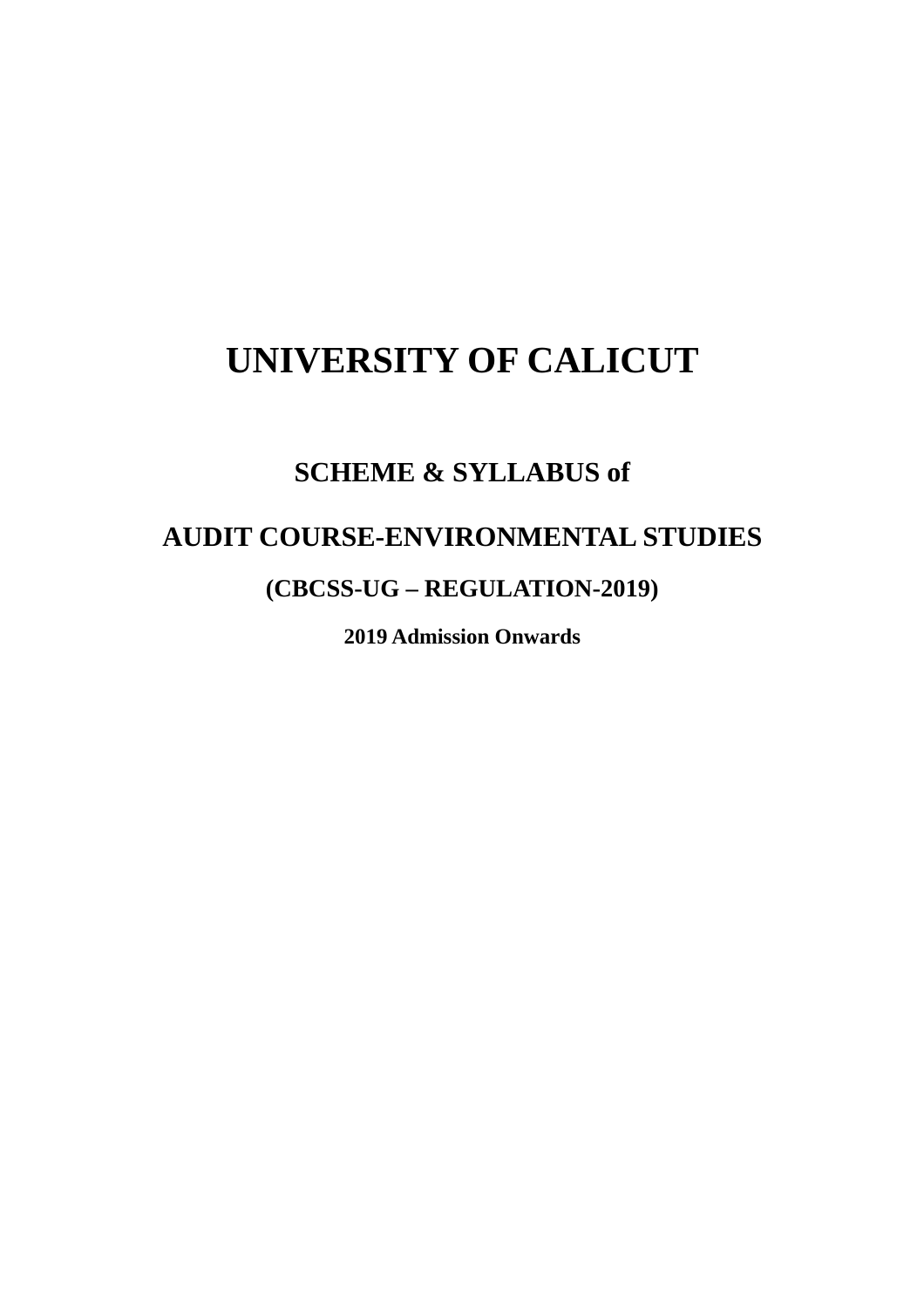### **AUD1E01 ENVIRONMENTAL STUDIES**

### **Module 1**:

Introduction – Environment in the Indian context: Concept of an ecosystem, Multidisciplinary nature of environmental studies. Components of environment- Atmosphere, hydrosphere, lithosphere and biosphere. Definition, scope and importance. Concept of sustainability and sustainable development.

**Module 2**: Natural Resources : Renewable and non-renewable resources : Natural resources and associated problems. a) Forest resources : Use and over-exploitation, deforestation, case studies. Timber extraction, mining, dams and their effects on forest and tribal people. b) Water resources : Use and over-utilization of surface and ground water, floods, drought, conflicts over water, dams-benefits and problems. c) Mineral resources : Use and exploitation, environmental effects of extracting and using mineral resources, case studies. d) Food resources : World food problems, changes caused by agriculture and overgrazing, effects of modern agriculture, fertilizer-pesticide problems, water logging, salinity, case studies. e) Energy resources : Growing energy needs, renewable and non renewable energy sources, use of alternate energy sources. Case studies. f) Land resources : Land as a resource, land degradation, man induced landslides, soil erosion and desertification. • Role of an individual in conservation of natural resources. •Carbon footprint Water conservation, rain water harvesting, watershed management

**Module 3:** Structure and function of an ecosystem. • Producers, consumers and decomposers. • Energy flow in the ecosystem. • Ecological succession. • Food chains, food webs and ecological pyramids. • Introduction, types, characteristic features, structure and function of the following ecosystem :- a. Forest ecosystem b. Grassland ecosystem c. Desert ecosystem d. Aquatic ecosystems (ponds, streams, lakes, rivers, oceans, estuaries)

**Module 4**: Biodiversity and its conservation • Introduction – Definition : genetic, species and ecosystem diversity. • Biogeographical classification of India • Value of biodiversity : consumptive use, productive use, social, ethical, aesthetic and option values • Biodiversity at global, National and local levels. • Hot-spots of biodiversity. • Threats to biodiversity : habitat loss, poaching of wildlife, man-wildlife conflicts. • Endangered and endemic species of India • Conservation of biodiversity :

**Module 5**: Environmental Pollution Definition • Cause, effects and control measures of :- a. Air pollution b. Water pollution c. Soil pollution d. Marine pollution e. Noise pollution f. Thermal pollution g. Nuclear hazards • Solid waste Management : Causes, effects and control measures of urban and industrial wastes. • Role of an individual in prevention of pollution.

**Module 6:** Environmental Policies and practices: Climate change, Climate change, global warming, acid rain, ozone layer depletion, nuclear accidents.

### **Essential Reading**

1. Bharucha Erach, The Biodiversity of India, Mapin Publishing Pvt. Ltd., Ahmedabad – 380 013, India, Email:mapin@icenet.net (R) c)